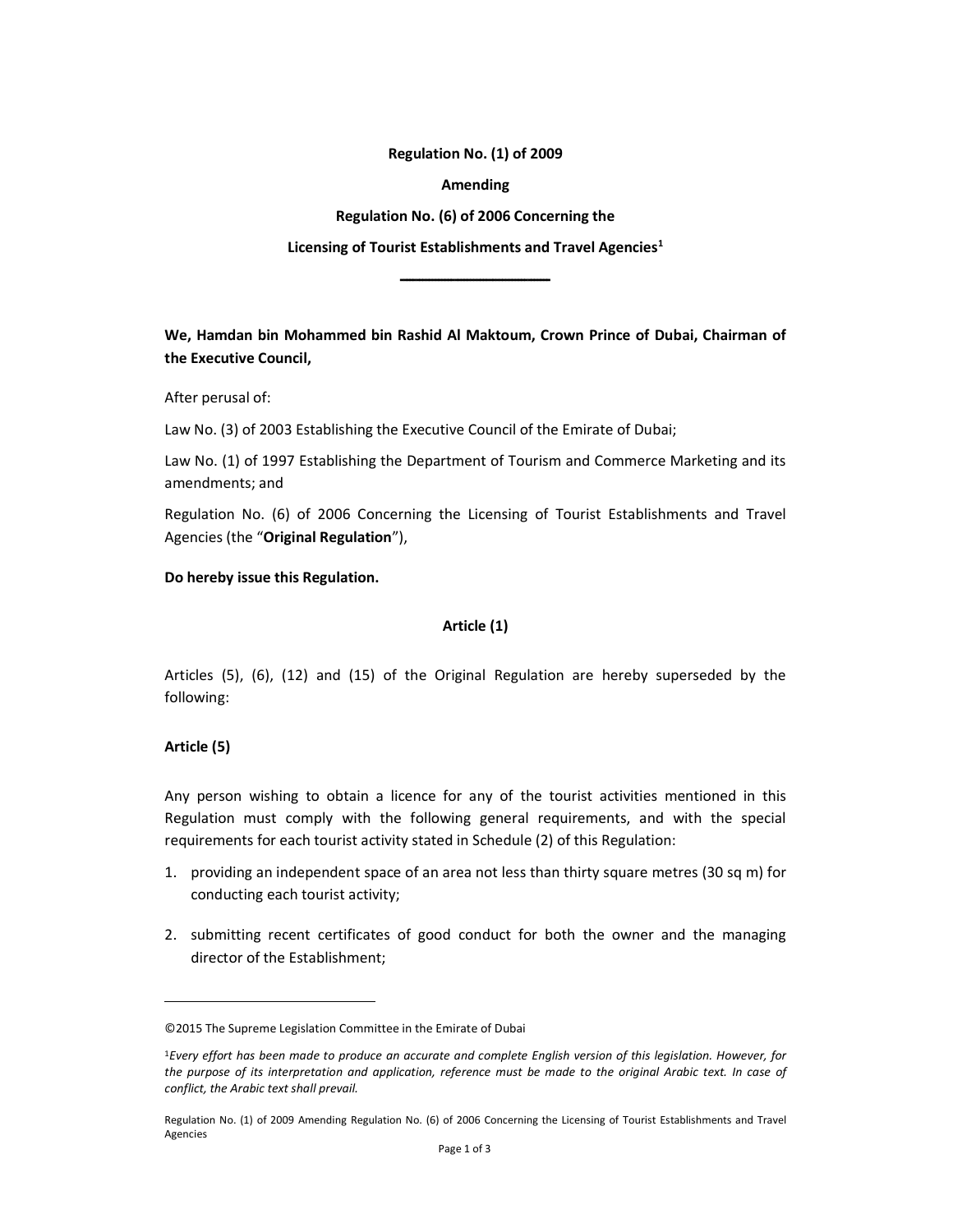- 3. appointing a qualified manager for one or more of the tourist activities, provided that such manager has no less than three (3) years of work experience in tourism if he holds a university degree or a certificate with a major in tourism and travel, or such manager must have no less than five (5) years work experience in the tourism field if he holds a general secondary school certificate. In all cases, such academic qualifications must be duly attested;
- 4. submitting an undertaking to provide clients with complete and correct information on the tour packages offered by the Establishment;
- 5. submitting an undertaking to respond to any complaint filed with the DTCM against the Establishment within one (1) week from the date on which the Establishment is notified of such complaint;
- 6. submitting an undertaking to provide the DTCM with any required documents, data or statistics;
- 7. submitting an undertaking to inform the DTCM of the name of the managing director and of any change that may occur in this regard;
- 8. maintaining a signboard at the entrance of the travel agency on which working hours and weekends are stated in Arabic and English; and
- 9. providing an irrevocable bank guarantee, in favour of the DTCM, issued by a bank operating in the Emirate for the amount of:
	- a. two hundred thousand Dirhams (AED 200,000.00) for an Appointed General Agent for Airline / Airlines, and for an Outbound Tour Operator; and/ or
	- b. one hundred thousand Dirhams (AED 100,000.00) for a Travel and Tourism Agent, and for an Inbound Tour Operator.

This guarantee must remain valid unless the licence is revoked.

# Article (6)

The Director General may grant an Establishment a grace period until 31 July 2009 to comply with any of the general requirements stipulated in Article (5) of this Regulation, and with any special requirements stipulated in Schedule (2) of this Regulation.

### Article (12)

Regulation No. (1) of 2009 Amending Regulation No. (6) of 2006 Concerning the Licensing of Tourist Establishments and Travel Agencies For the purposes of resolving complaints filed against a Tourist Establishment involving a claim not exceeding one hundred and fifty thousand Dirhams (AED 150,000.00), a committee will be formed within the DTCM of three (3) persons appointed pursuant to a resolution of the